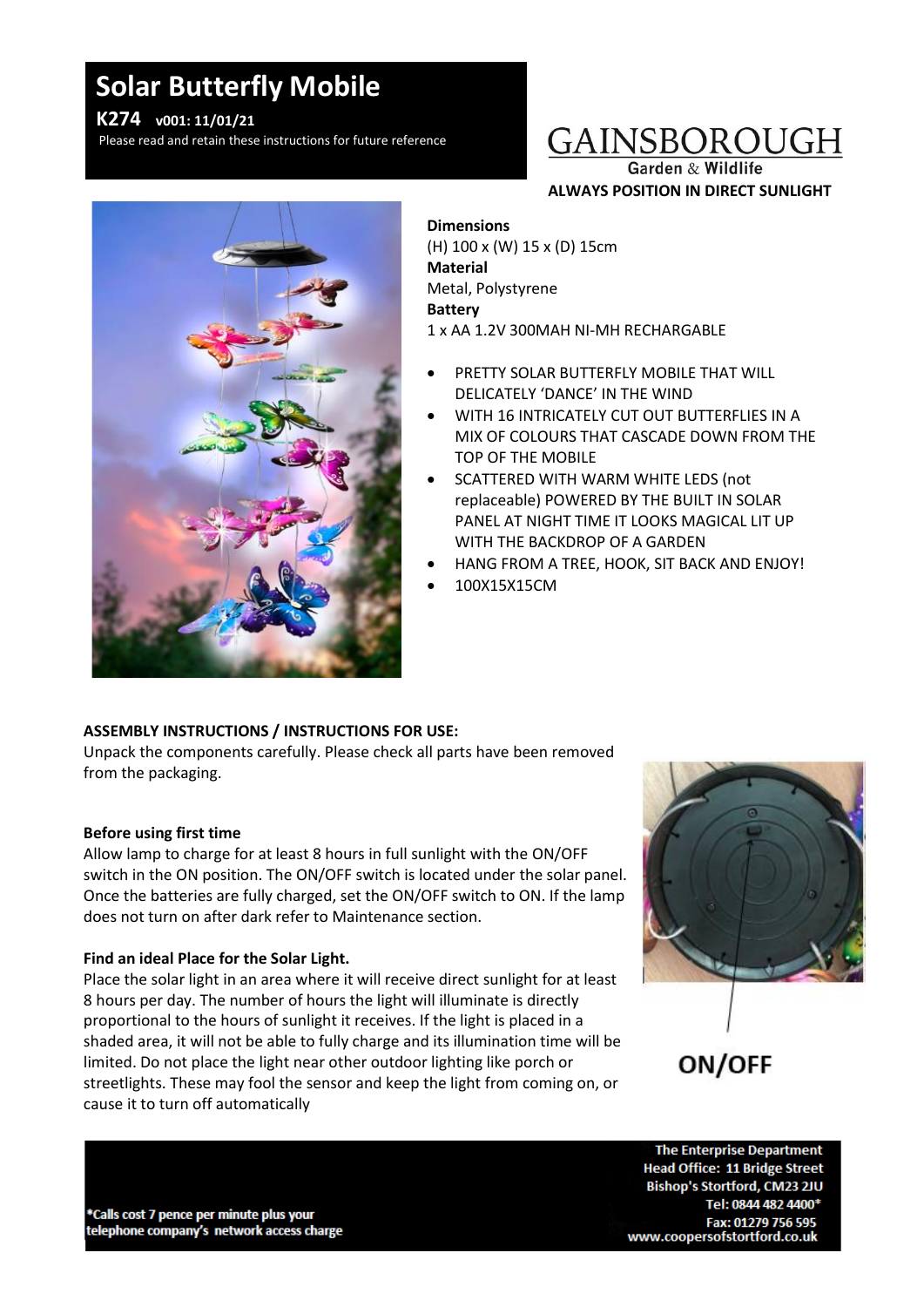# **Solar Butterfly Mobile K274** Instructions for Use

Please read and retain these instructions for future reference v001: 11/10/21

### **Replacing Battery**

If the light stops working after it has been used for a long time (about 18 months), the battery may be beyond its lifespan.

Step1: The battery compartment is located underneath the solar panel. Remove battery compartment cover by using a small Phillips head screwdriver (not included) .

Step2: Remove the exhausted battery and install 1pc new AA rechargeable battery according to the polarity symbol indicated on the battery compartment. Open the compartment carefully and ensure that welding wires inside the battery terminals are not damaged.

Step3: Replace battery compartment cover, screw it back into position and make sure it is properly sealed.

Step4: Charge battery for at least 8 hours.

### **Care and Maintenance Recommendations**

- 1. Clean solar panel with a soft sponge every couple of weeks.
- 2. Make sure all connectors are still tight and no water getting in.

### **BATTERIES**

- Keep batteries away from children and pets.
- Do not mix used and new batteries.
- Remove the batteries if left for long periods.
- Never dispose of batteries in a fire.
- Battery disposal, spent or expired batteries must be properly disposed of and recycled in compliance with local regulations. For detailed information, contact your local authority.
- Follow the battery manufacturer's safety, usage, and disposal instructions.

#### **DISPOSAL**

- Coopers of Stortford use recyclable or recycled packaging where possible.
- Please dispose of all packaging, paper, cartons, packaging in accordance with your local recycling regulations.
- 



• Plastics, polybags – this is made from the following recyclable plastic.

| Code &<br>Symbol     | PS                                                                               |
|----------------------|----------------------------------------------------------------------------------|
| Type of<br>Plastic   | Polystyrene                                                                      |
| Commonly<br>used for | Insulation boxes, water cups, protective packaging inserts, take away containers |
| <b>Notes</b>         | Not commonly recycled but waste management<br>centres will recycle it.           |

\*Calls cost 7 pence per minute plus your telephone company's network access charge

**The Enterprise Department Head Office: 11 Bridge Street** Bishop's Stortford, CM23 2JU Tel: 0844 482 4400\* Fax: 01279 756 595 www.coopersofstortford.co.uk